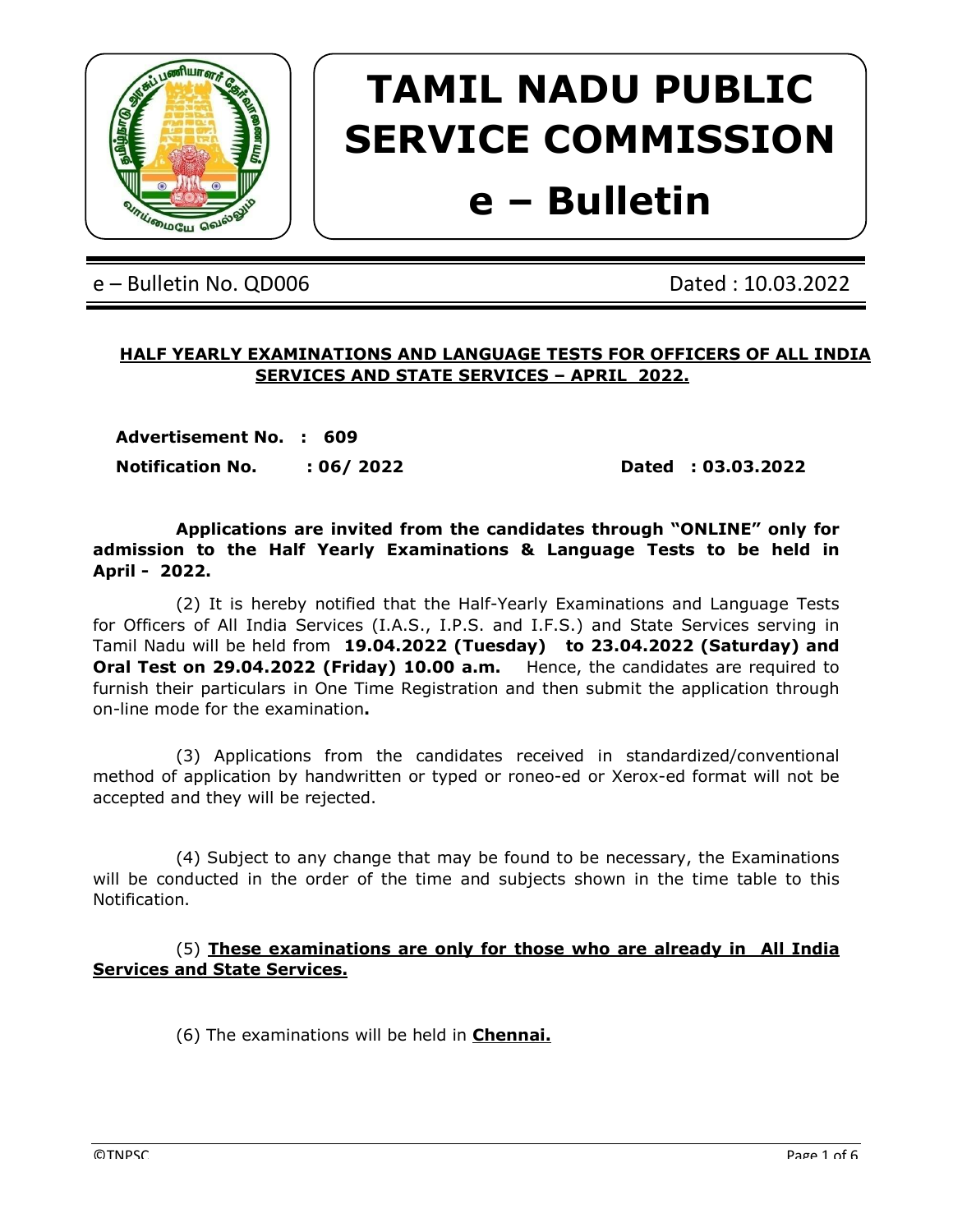#### FEES:-

(7) The Fee payable for the Examination for each Test or Language is Rs.5/-

#### Note:-

Where the test is prescribed as part of probation and training of an Officer, whether recruited direct or by transfer, where it is prescribed as a qualification necessary for an Officer, to continue in his post without penalty and where it has been newly imposed on persons already in the service concerned when the Test is prescribed, no fee will be levied.

 (8) The fee must be paid online mode through Net Banking/Credit Card/Debit card while submitting on-line application.

 Offline mode of payment in the form of Demand Draft / Postal Order etc., will not be accepted and the applications forwarded with such modes of payment will be summarily rejected.

 The fee paid for admission to the examination will not ordinarily be refunded or held over to the next examination.

(9) Last date for submission of online applications will be upto 5.45 p.m. on

# 21.03.2022 (Monday) from 08.03.2022 (Tuesday).

 $(10)$  A candidate who intends to appear for the test in 'Revenue Survey' and 'Finance' should handover the certificate obtained from the Collector of the district in which he/she is a trainee to the effect that he/she has undergone the survey/treasury training prescribed for Assistant Collector/ Deputy Collector trainees while coming for examination.

 (11) The First Class Language Test in Tamil Part-II will have both written and oral tests. Those who have passed in the written Examination alone will be admitted for oral Test. The written and oral tests will be held on 19.04.2022 and 29.04.2022 respectively. If a candidate appearing for this test as part of his/her probation fails in the oral part, but passes in the written part, he/she will be allowed to appear and pass the oral part alone in subsequent examinations.

 If a candidate claiming exemption from the Language Test or Part thereof for the reason that he/she has taken that Language for the S.S.L.C. (or equivalent examination) or for the degree course, he/she must produce satisfactory evidence thereof while coming for examination.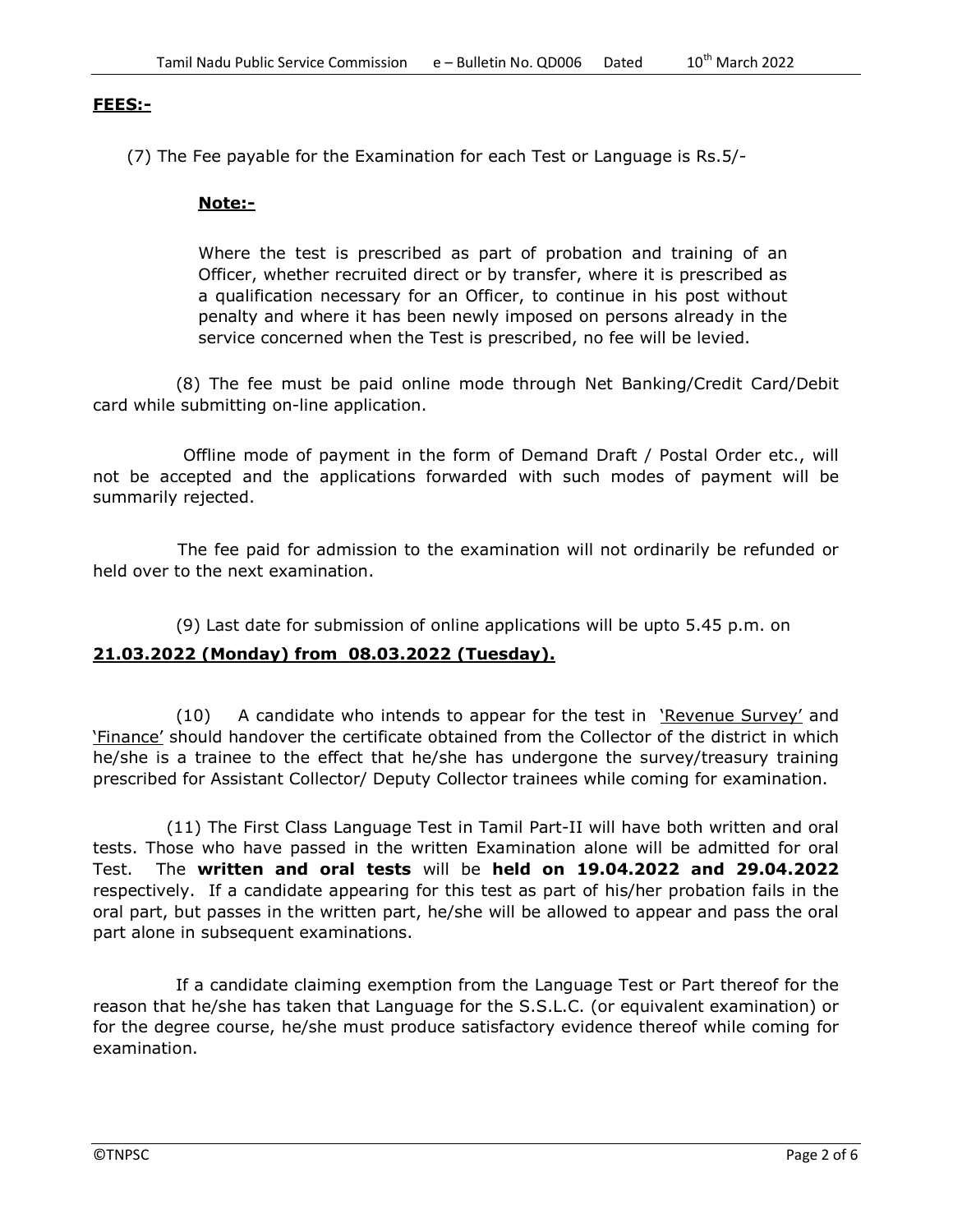#### Note:-

Probationers of the I.A.S., cadre of Union Territories whose Mother Tongue is not Tamil and who received district training in Tamil Nadu need not pass the First Class Language Test in Tamil Part-II. However, they will have to pass the Language Test in Tamil Part-I and all the other divisions in the Part-I and Part-II Examinations

 (12) A candidate who submits an application for admission to an examination will be deemed to have given an undertaking that he/she will abide by all the Rules now in force and all the Rules which may thereafter be brought into force in respect of that examination.

 (13) Any candidate resorting to malpractice of any kind will have his/her examination invalidated and his/her conduct will be reported to the appropriate authorities.

 (14) The results of the examinations will be published in the Tamil Nadu Public Service Commission Website (www.tnpsc.gov.in) and Commission's e- Bulletin.

#### (15) How to apply through online:

- 1. Applicants should apply only through online mode in the Commission's Website www.tnpsc.gov.in
- 2. One Time Registration (OTR) and applicant Dashboard are mandatory before applying
- 3. Before registering in One Time Registration, scan the signature and recent (not more than 3 months) passport size photograph with blue/white background with good clarity and store it in a folder as an image in JPG /JPEG format.
- 4. Please ensure that the photo image should be of 165 x 125 pixels and between 30 kb – 40 kb size and also the signature image should be of  $80 \times 125$  pixels and between 20 kb – 30 kb size with reasonably good quality image.
- 5. In online application selfie photos / Polaroid photos/without photos and or signature are not accepted and will be rejected. Applications not complying with these instructions or without clear photograph are liable to be rejected.
- 6. If the image of photo and signature exceeds the above given size adjust the scanner settings suitably such as DPI resolution, Colors etc. during the process of scanning so as to reduce the file size - Ms Paint may also be used to resize the scanned image.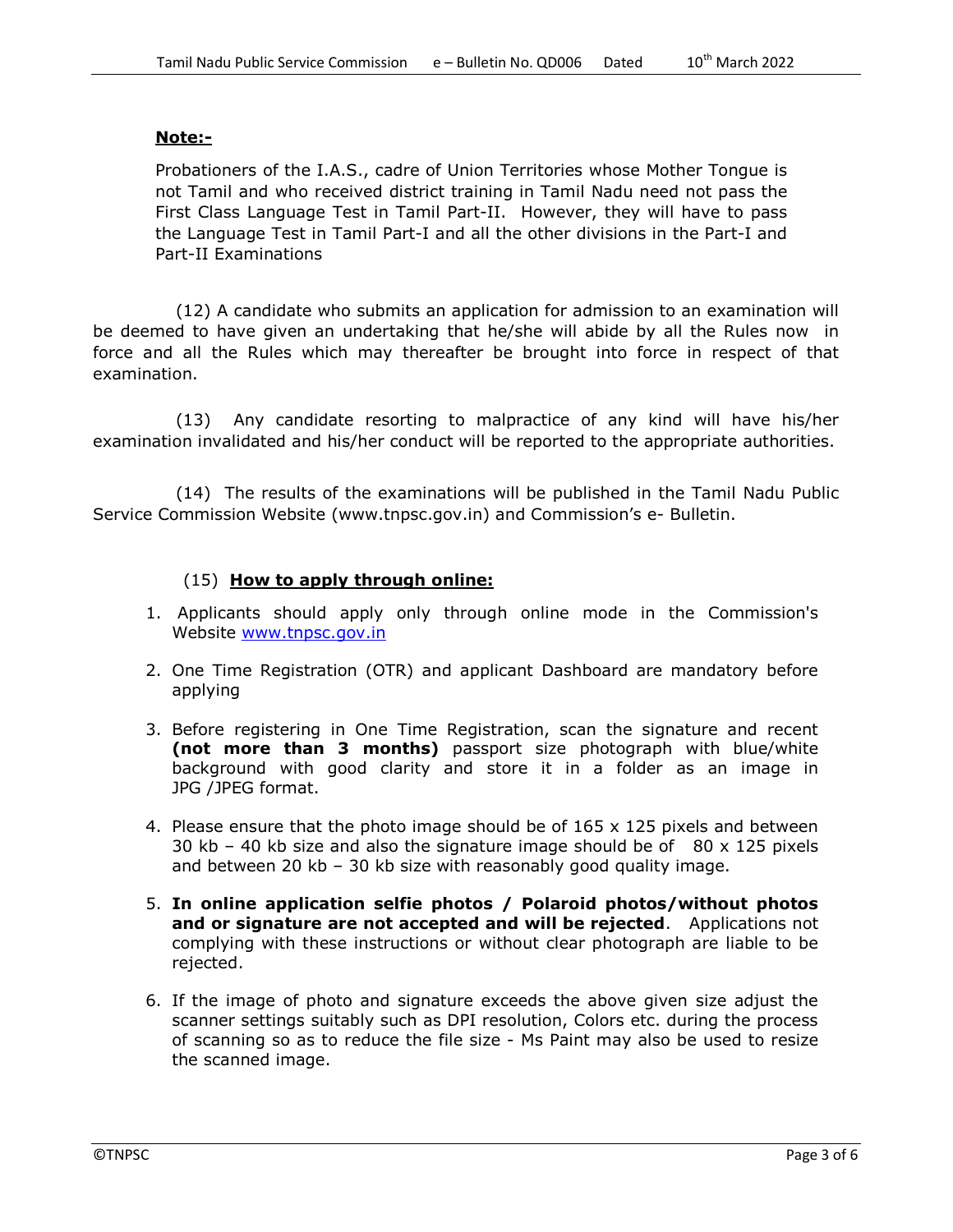- 7. One Time Registration is not an application for Half yearly examination and Language Tests. It is just collection of information from the applicants and giving a separate dashboard to each applicant to facilitate them to maintain their own profile. Applicant who wishes to apply for shall click "Apply" against the Half Yearly Examinations and Language Tests for Officers of All India Services and State Services notified in the Commission's Website and use the same USER ID and PASSWORD given for ONE TIME REGISTRATION. Applicant has to create, user ID and password themselves. In case, if the applicant forgets the PASSWORD, he/ she can change or reset them using<br>"FORGOT LOGIN ID" and "FORGOT PASSWORD" Option. The "FORGOT LOGIN ID" and " FORGOT PASSWORD" Option. The Commission will not furnish PASSWORD details to the applicants.
- 8. A valid e-mail ID and Mobile Number is mandatory for one time registration. E-mail ID and Mobile Number are to be kept in active mode. TNPSC will send all communications and messages only to the registered email ID and Mobile number.
- 9. After submitting the payment details in the online application form, wait for the intimation from the server. Meanwhile do not press "back" or "Refresh" button to avoid payment failure or double payment.
- 10. If the process of online application is successfully completed, a message will be sent to the registered mobile number / E-mail ID.

(16). No physical hall tickets will be sent to the candidates individually by posts. Hall Tickets for eligible applicants will be made available on the Commission's website www.tnpsc.gov.in so as to enable the applicants to download the same by presenting the unique online Application Number and date of birth. Hence, applicants should watch the Commission's website before the scheduled date of examination.

Office of the Tamil Nadu Public Service Commission, The Controller of Examinations Chennai - 600 003.

Dated: 03.03.2022.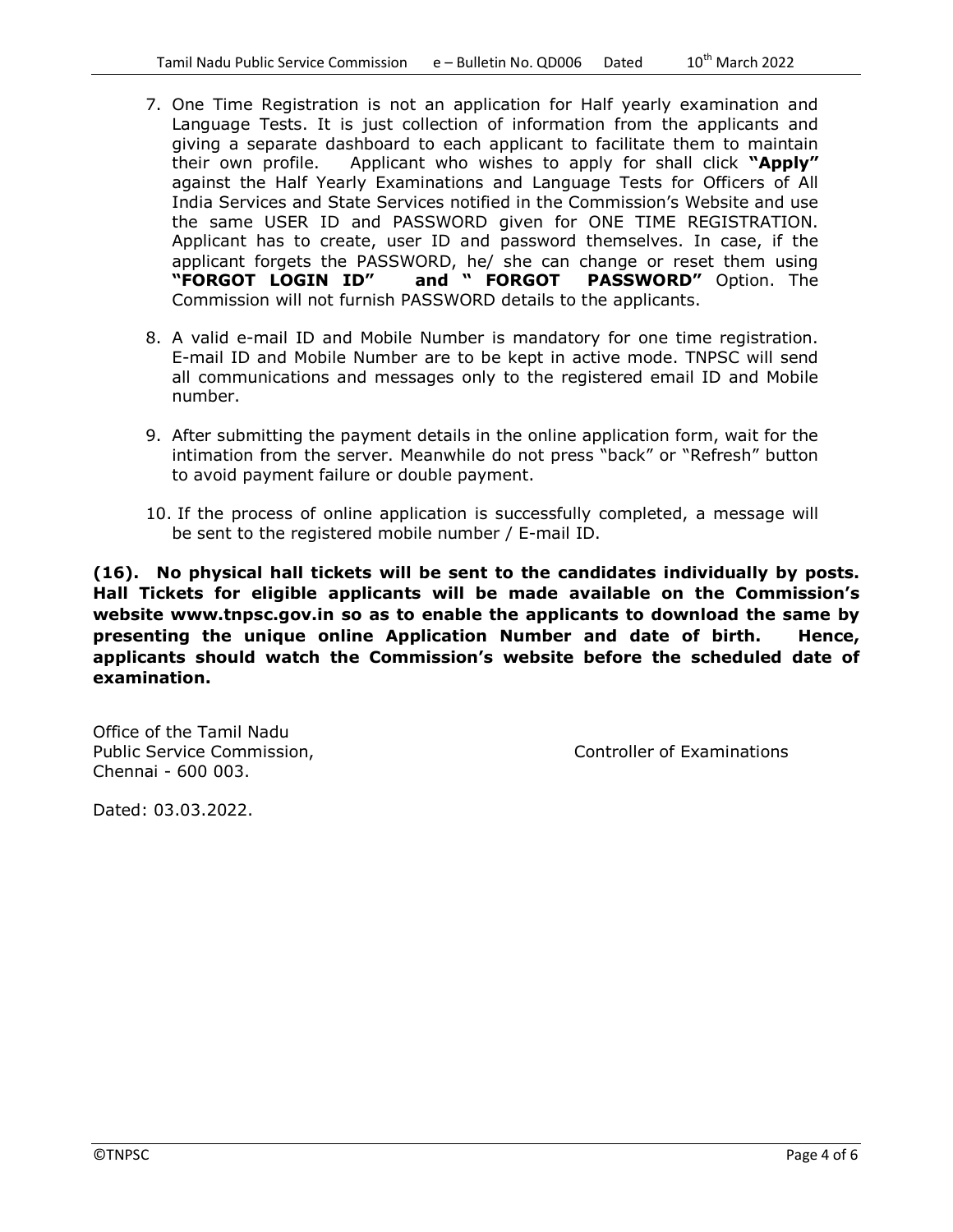# TAMIL NADU PUBLIC SERVICE COMMISSION, CHENNAI-600 003 HALF YEARLY EXAMINATIONS AND LANGUAGE TESTS, APRIL- 2022 TIME TABLE

| <b>Date and Time</b>                                                 | <b>Test</b><br>Code |              | <b>Subject</b>                                                                                                                                                                                                                                                                                                       |
|----------------------------------------------------------------------|---------------------|--------------|----------------------------------------------------------------------------------------------------------------------------------------------------------------------------------------------------------------------------------------------------------------------------------------------------------------------|
| Tuesday, the 19 <sup>th</sup> April 2022<br>10.00 A M to 1.00 P.M.   | 24                  | $\mathbf{I}$ | First Class Language Test in Tamil Part-II-<br>Section - A Written Examination- Paper-I Essay<br>(Having Reference to Modern Thoughts with<br>questions on Grammar and use of Phrases and<br>(VI)<br>Standard) (For<br>Idioms)<br>Assistant<br>Collectors, Police Officers and Forest Officers)                      |
|                                                                      | 10                  | II           | Indian Penal<br>Code and Special and Local<br>Criminal Laws (for Deputy Collectors) Part-I<br>(Without Books) and Part-II (With Books)                                                                                                                                                                               |
| 2.00 P M to 5.00 P.M.                                                | 25                  | $\mathbf{I}$ | Language Test<br>Tamil -<br>First Class<br>in<br>Section- A - Written Examination -<br>Part-II-<br>Paper II - Translation (Translation into Tamil<br>of an English passage and into English of a<br>Tamil passage and Letter Writing in Tamil)<br>(for Assistant Collectors, Police Officers and<br>Forest Officers) |
|                                                                      | 9                   | $_{\rm II}$  | Criminal<br>Procedure<br>Code (for Deputy<br>Part-I (Without Books)<br>Collectors)<br>and<br>Part-II (With Books)                                                                                                                                                                                                    |
| Wednesday, the 20 <sup>th</sup> April 2022<br>10.00 A M to 1.00 P.M. | 5                   | $\mathbf I$  | Law (for Assistant/ Deputy<br>Collectors)<br>Section- A (Without Books) and Section-B<br>(With Books)                                                                                                                                                                                                                |
|                                                                      | 13                  | II           | Indian Penal Code (for Police Officers) Part-I<br>(Without Books) and Part-II (With Books)                                                                                                                                                                                                                           |
|                                                                      | 19                  | III          | Division-A - Departmental Test on Forest Law<br>(for Officers of the Indian Forest Service and<br>Tamil Nadu Forest Service) Part-I (Without<br>Books) and Part-II (With Books).                                                                                                                                     |
| 2.00 P M to 5.00 P.M.                                                | 6                   | I            | History and Culture of Tamil<br>Nadu<br>(for<br>Assistant/ Deputy Collectors) (Without Books)                                                                                                                                                                                                                        |
|                                                                      | 14                  | II           | Criminal Procedure Code (for Police Officers)<br>Part-II (With<br>Part-I (Without Books) and<br>Books)                                                                                                                                                                                                               |
|                                                                      | 20                  | III          | Division-B - Departmental Test on Forest<br>Revenue (for Officers of the Indian Forest<br>Service and Tamil Nadu Forest Service) Part-I<br>(Without Books) and Part-II (With Books).                                                                                                                                 |